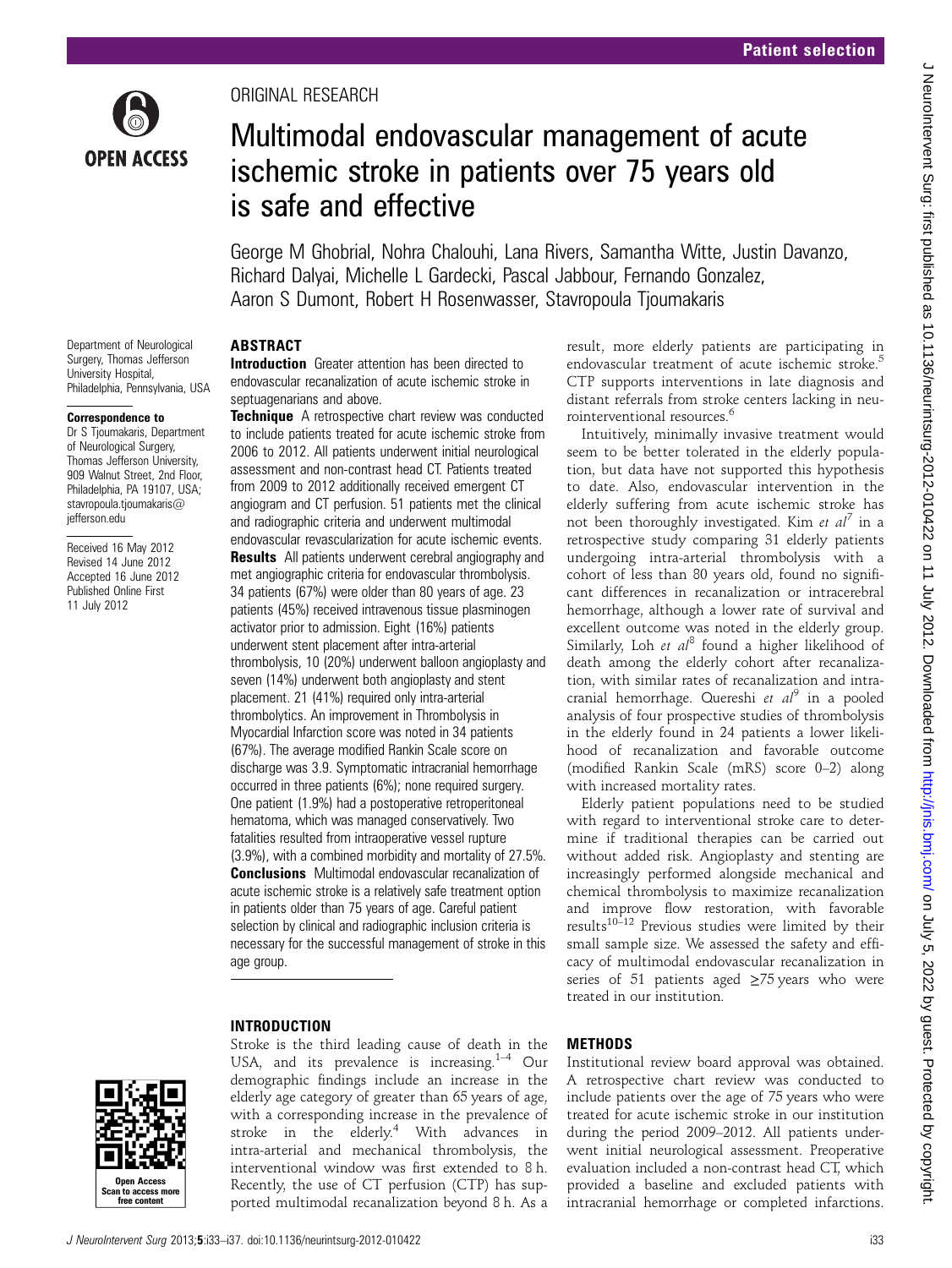In the period between 2006 and 2012, all patients underwent additional emergent CT angiography and CTP studies. The decision to proceed with endovascular thrombolysis was determined based on clinical and radiographic analysis of preoperative data. Inclusion criteria for intervention were a minimum National Institutes of Health Stroke Scale score of 8, CTP with ischemic penumbra on mean transient time and cerebral blood flow but preservation of cerebral blood volume, and detectable arterial occlusion on CT angiography. All arterial occlusions were confirmed by subsequent digital subtraction angiography. CTP has seen increased popularity for rapid assessment of candidates for endovascular intervention although its routine use in clinical practice is still under debate.<sup>13-25</sup>

Analysis of patient data included inpatient hospital records, imaging studies, operative reports and outpatient office records. Patient demographics, admission and discharge neurological examinations, medical comorbidities, such as prior history of hypertension, diabetes, stroke and smoking, and treatment complications were recorded and analyzed. Clinical outcome was evaluated at time of discharge using the mRS.

A total of 51 patients met the clinical and radiographic criteria and underwent multimodal endovascular recanalization for acute ischemic events. Postoperative course was assessed by MRI evaluation of stroke territory, incidence of intracranial hemorrhage and clinical neurological outcome on discharge. All CT and MRI data were evaluated by staff neuroradiologists. Thrombolysis in Myocardial Infarction (TIMI) scores were classified as follows: TIMI 0, no flow beyond the thrombus; TIMI 1, penetrance beyond the thrombus but without perfusion; TIMI 2, delayed perfusion; TIMI 3, normal perfusion beyond the thrombus. Time to intervention was defined as time from symptom onset to groin puncture.

Data acquired were analyzed by the Mann-Whitney U test and  $\chi^2$  analysis where appropriate, using a statistical software package (MedCalc V.12.2.1.0 Mariakerke, Belgium).

#### Endovascular treatment

Endovascular procedures occurred under general endotracheal anesthesia. Digital subtraction angiography of the affected carotid circulation was performed. An 8 French sheath and an 8 French guide catheter were used in most cases. An SL-10 (Stryker, Fremont, California, USA) and Synchro-14 microguidewire (Stryker) were used to cross the occluded arterial segment and determine the extent of the thrombus. Proximal internal carotid artery (ICA) occlusions were revascularized with balloon angioplasty with Viatrac (Abbott, Santa Clara, California, USA) and Aviator (Cordis, Bridgewater, New Jersey, USA) balloons. Off-label use of proximal carotid stenting was achieved with Precise (Cordis), Acculink (Abbott) and Guidant (Boston Scientific, Natick, Massachusetts, USA) stents. Once the cervical carotid circulation was re-established, angiography was repeated to assess the intracerebral circulation. If a tandem occlusion was seen in the intracranial circulation, mechanical thrombolysis was undertaken via a Merci Retriever (Concentric Medical, Mountainview, California, USA), Penumbra System (Penumbra Inc, Alameda, California, USA) (n=3), Hyperglide balloon (EV3, Irvine, California, USA) and Gateway balloon (Stryker). If mechanical thrombolysis was unsuccessful and ictus was within 8 h, pharmacologic thrombolysis was performed with intra-arterial tissue plasminogen activator, urokinase or ReoPro. The use of arterial thrombolytics has shifted throughout the time period reported. Urokinase was predominantly utilized in 2006 but has seen a steady decline in its use in favor of tissue plasminogen activator. For thrombi that are

resistant to lytics, ReoPro was sometimes used at the discretion of the interventionalist. Additional intracranial stenting for tandem middle cerebral artery occlusions was performed with Wingspan (Stryker) and Enterprise (Cordis) stenting. The offlabel use of the Enterprise stent has gained popularity for stroke intervention, due to its improved navigability and ease of deployment in various vessel anatomy (often not navigable with the Wingspan).<sup>26</sup> Finally, in all patients, post thrombolysis cerebral angiography was repeated to assess the patency of the extracranial and intracranial carotid circulation.

#### Postoperative management

Postoperatively, all patients were transferred to the neurointensive care unit for a minimum of 24 h, after which a noncontrast head CT was routinely performed. All patients who underwent stent assisted revascularization and had no contraindication to antiplatelet therapy received 75 mg of clopidogrel daily for 6 weeks, as well as 81 mg of aspirin daily, which was continued indefinitely.

## RESULTS

All patients underwent cerebral angiography and met the angiographic criteria for endovascular thrombolysis. There were 35 women and 16 men with a mean age of 81.4 years (range 75–90 years). Thirty-four patients (67%) were >80 years of age. Thirty-one (60.8%) patients had arterial hypertension, 23 (45.1%) had hypercholesterolemia, 12 (23.5%) had diabetes mellitus, 23 (45.1%) had atrial fibrillation and seven (13.7%) were active smokers. Mean National Institutes of Health Stroke Scale score was 17.1. The middle cerebral artery was occluded in 39 (76.5%) patients, the ICA in 10 (19.6%) patients and the basilar artery in two (3.9%) patients. Twenty-three patients (45%) received intravenous tissue plasminogen activator prior to admission. Mean time from symptom onset to endovascular intervention was 6.1 h. In 41 patients (80.4%), more than one endovascular treatment modality was employed (tables 1 and 2). The penumbra device was used in 23 patients, the Merci device in nine and both devices in 13. Eight (16%) patients underwent stent placement, 10 (20%) underwent balloon angioplasty and seven (14%) underwent both angioplasty and stent placement. Twenty-one (41%) patients required intra-arterial thrombolytics. At baseline, 46 (90.2%) patients had a TIMI score of 0 or 1 (mean TIMI score was 0.19). An improvement in TIMI score was noted in 34 patients (67%). In 51 patients, postrecanalization TIMI scores were 0 in 11 (21.5%) patients, 1 in seven (13.7%) patients, 2 in 14 (27.5%) patients and 3 in 19 (37.3%) patients. A total of 13 (25.4%) patients demonstrated some degree of intracranial hemorrhage on postoperative imaging. Nine of 13 hemorrhages were confluent hematomas (PH-1 and PH-2, by the ECASS (European Cooperative Acute Stroke Study) classification).<sup>27</sup> Symptomatic intracranial hemorrhage occurred in three patients (6%) but did not require surgical intervention. One patient (1.9%) had a postoperative retroperitoneal hematoma, which was managed conservatively. There were two fatalities in our series from intraoperative vessel rupture (3.9%). The average length of stay was 11.8 days (1–32). At time of discharge, 33.3% of patients had a favorable outcome (mRS score 0–3). The average mRS score was 3.9. The all cause death rate was 21.6% in the series.

## **DISCUSSION**

Acute ischemic stroke is the third leading cause of death in the USA and the most prevalent neurologic diagnosis. It is also the most common diagnosis in nursing home residents. With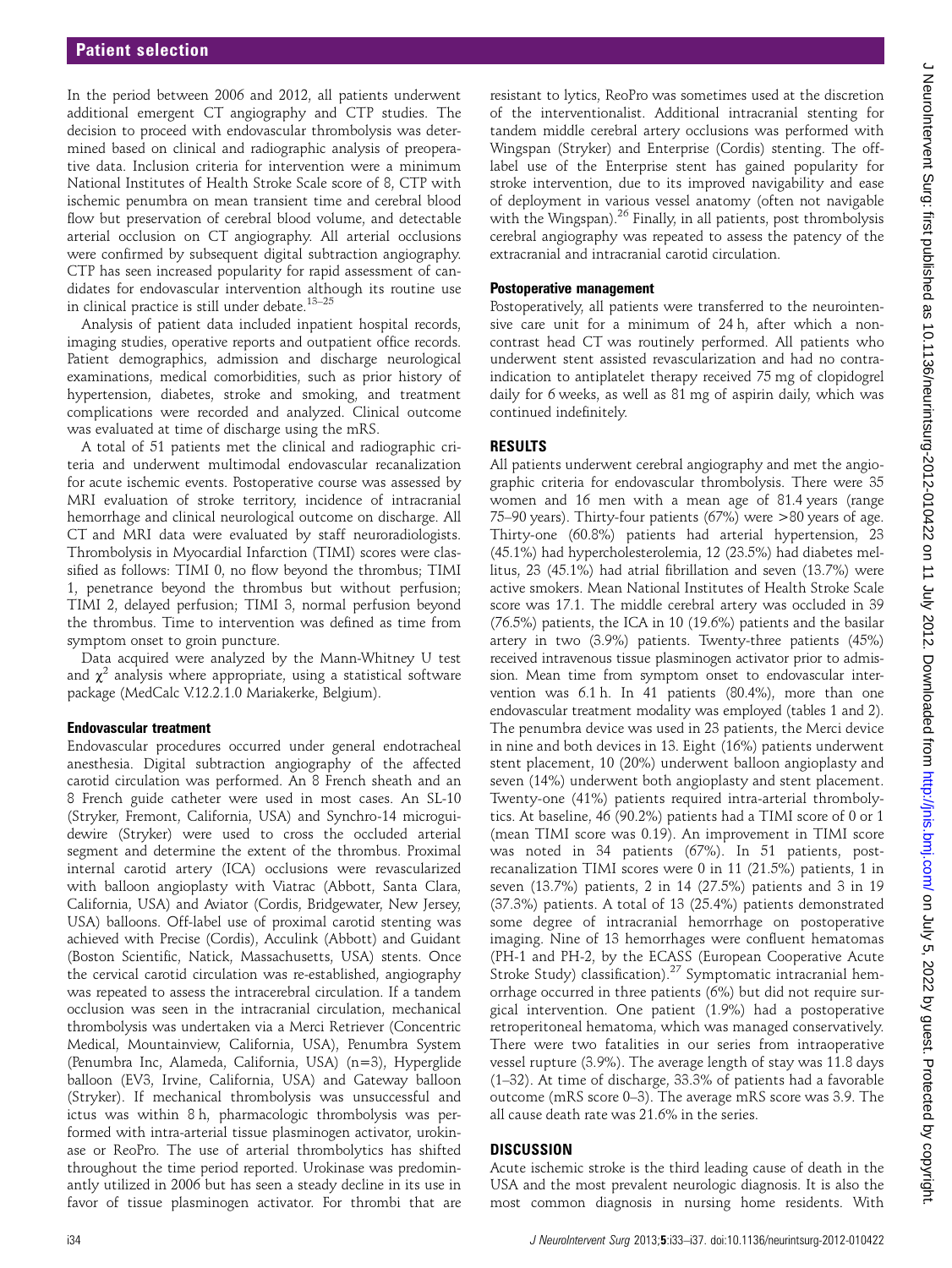#### Table 1 Patient characteristics

| Age (years) | IV tPA | <b>Lesion location</b><br>on angiogram | <b>NIHSS on</b><br>admission | <b>Endovascular intervention</b> | <b>IA lytics</b> | <b>TIMI</b> grade       |
|-------------|--------|----------------------------------------|------------------------------|----------------------------------|------------------|-------------------------|
| 81          | Ν      | R <sub>M1</sub>                        | 16                           | IA lytics                        | Υ                | $\overline{\mathbf{2}}$ |
| 88          | Υ      | <b>R M1 M2</b>                         | 17                           | IA lytics                        | Υ                | $\overline{\mathbf{c}}$ |
| 84          | Ν      | <b>Basilar</b>                         | 10                           | Stent                            | Y                | 3                       |
| 78          | Υ      | R M1                                   | 19                           | <b>Balloon angioplasty</b>       | Ν                | $\overline{\mathbf{c}}$ |
| 85          | Y      | LM1                                    | 15                           | Stent                            | Y                | $\boldsymbol{2}$        |
| 90          | Ν      | R ICA                                  | 17                           | Balloon angioplasty              | Y                | 0                       |
| 87          | Υ      | R MCA, R ACA                           | 11                           | Stent and balloon angioplasty    | Υ                | 3                       |
| 77          | Υ      | R MCA                                  | 22                           | Stent                            | Y                | 0                       |
| 81          | Y      | L ICA, supraclinoid                    | 21                           | IA lytics                        | Ν                | $\overline{\mathbf{c}}$ |
| 84          | Ν      | <b>RM1</b>                             | 14                           | IA lytics                        | Υ                | 3                       |
| 87          | Υ      | L ICA, L PCA                           | 22                           | <b>Stent</b>                     | Ν                | 0                       |
| 84          | Ν      | L ICA                                  | 13                           | Stent and balloon angioplasty    | Ν                | 3                       |
| 88          | N      | L MCA                                  | 20                           | <b>Stent</b>                     | Ν                | 0                       |
| 76          | Ν      | LM1                                    | 26                           | IA lytics                        | Y                | $\mathbf{1}$            |
| 79          | N      | <b>RM1</b>                             | 20                           | IA lytics                        | Υ                | 0                       |
| 84          | Υ      | <b>R</b> M <sub>1</sub>                | 17                           | IA lytics                        | Ν                | $\overline{\mathbf{c}}$ |
| 82          | N      | L ICA stenosis                         | 21                           | IA lytics                        | N                | $\overline{\mathbf{c}}$ |
| 80          | Y      | L ICA, L M1                            | 15                           | Stent                            | Y                | 3                       |
| 78          | Υ      | <b>R</b> M <sub>1</sub>                | 11                           | <b>Stent</b>                     | Υ                | $\overline{2}$          |
| 82          | Ν      | R MCA                                  | 14                           | IA lytics                        | Ν                | 0                       |
| 81          | Ν      | <b>R</b> M1                            | 22                           | IA lytics                        | Y                | $\overline{\mathbf{c}}$ |
| 81          | N      | <b>RM1</b>                             | 11                           | IA lytics                        | Ν                | 3                       |
| 86          | Ν      | R ICA, R MCA                           | 10                           | Stent                            | Ν                | 0                       |
| 87          | Ν      | L ICA, L MCA                           | 16                           | IA lytics                        | Y                | 3                       |
| 84          | Ν      | LM1                                    | 11                           | IA lytics                        | Ν                | $\overline{\mathbf{c}}$ |
| 77          | Y      | R M1                                   | 14                           | IA lytics                        | Ν                | 3                       |
| 88          | Ν      | L MCA                                  | 20                           | IA lytics                        | N                | 0                       |
| 76          | Ν      | L MCA                                  | 21                           | IA lytics                        | Y                | $\overline{\mathbf{c}}$ |
| 82          | N      | <b>R M2</b>                            | 14                           | IA lytics                        | Ν                | 0                       |
| 75          | Υ      | LM <sub>2</sub>                        | 22                           | Balloon angioplasty              | Ν                | 3                       |
| 83          | Y      | R MCA                                  | 11                           | <b>IA</b> lytics                 | N                | 3                       |
| 85          | Ν      | R MCA                                  | 8                            | Balloon angioplasty              | Υ                | 1                       |
| 77          | Ν      | L MCA                                  | 18                           | IA lytics                        | Υ                | 3                       |
| 79          | Ν      | R MCA                                  | 28                           | Balloon angioplasty              | Y                | $\overline{\mathbf{c}}$ |
| 83          | Ν      | R ICA                                  | 18                           | IA lytics                        | N                | $\mathbf{0}$            |
| 75          | Y      | L MCA                                  | 12                           | IA lytics                        | Y                | $\overline{\mathbf{c}}$ |
| 82          | Υ      | L MCA                                  | 16                           | Stent and balloon angioplasty    | Υ                | 3                       |
| 80          | Υ      | L MCA                                  | 19                           | Stent and balloon angioplasty    | Ν                | $\overline{\mathbf{c}}$ |
| 81          | Y      | L MCA                                  | 14                           | Stent and balloon angioplasty    | Ν                | $\mathbf{1}$            |
| 87          | Υ      | LM1                                    | 27                           | Stent and balloon angioplasty    | Ν                | 3                       |
| 78          | Υ      | R ICA                                  | 9                            | <b>Balloon angioplasty</b>       | Ν                | $\overline{\mathbf{c}}$ |
| 83          | Ν      | R ICA                                  | 8                            | IA lytics                        | Ν                | 3                       |
| 75          | Υ      | L MCA                                  | 9                            | Stent and balloon angioplasty    | Y                | 3                       |
| 75          | Y      | R ICA                                  | 15                           | Balloon angioplasty              | Y                | 3                       |
|             |        |                                        |                              |                                  |                  |                         |

ACA, anterior cerebral artery; IA, intra-arterial; ICA, internal carotid artery; IV tPA, intravenous tissue plasminogen activator; L, left; MCA, middle cerebral artery; NIHSS, National Institutes of Health Stroke Scale; PCA, posterior cerebral artery; R, right; TIMI, Thrombolysis in Myocardial Infarction.

advancements in medicine and prolongation of life expectancy, stroke commonly affects the elderly. Unfortunately, there are minimal data to support acute endovascular intervention in this patient population. Additional studies are currently underway with the recent publication of the Thrombolysis in Elderly Stroke Patients in Italy (TESPI), a randomized, controlled trial evaluating intravenous tissue plasminogen activator versus standardized medical therapy in patients >80 years of age, which is currently underway.<sup>28</sup>

Existing medical comorbidities such as diabetes, hypertension, cardiac history and renal insufficiency increase perioperative patient risk. Furthermore, vascular anatomical limitations, such as diffuse atherosclerosis, vessel tortuosity and peripheral vascular disease, pose additional surgical risks in the elderly. Yet, rapid reperfusion of the cerebral penumbra remains the gold standard in acute stroke care. The Carotid Revascularization Endarterectomy versus Stenting Trial (CREST) supported the notion that ICA stenting is comparable with carotid endarterecomy in terms of perioperative morbidity and mortality after 30 day and 2.5 year follow-ups.28 Later analysis of the CREST data suggested a correlation between increasing age and risk of stroke.<sup>28 2</sup>

In our series, we investigated the safety and efficacy of multimodality endovascular intervention for acute ischemic stroke in septuagenarians and above. Due to the high surgical risk in this patient population, careful inclusion criteria were set. The angiographic revascularization rates were good, with a mean TIMI score of 2 post-recanalization, with 34 patients (67%) achieving TIMI scores of 2 or greater. Perioperative morbidity was 27.5%, due to 13 intracranial and one retroperitoneal hemorrhage. Only three (5.8%) of the 13 intracranial hemorrhages were symptomatic. This was less than half the reported rate of symptomatic intracranial hemorrhage in an analysis of the PROACT II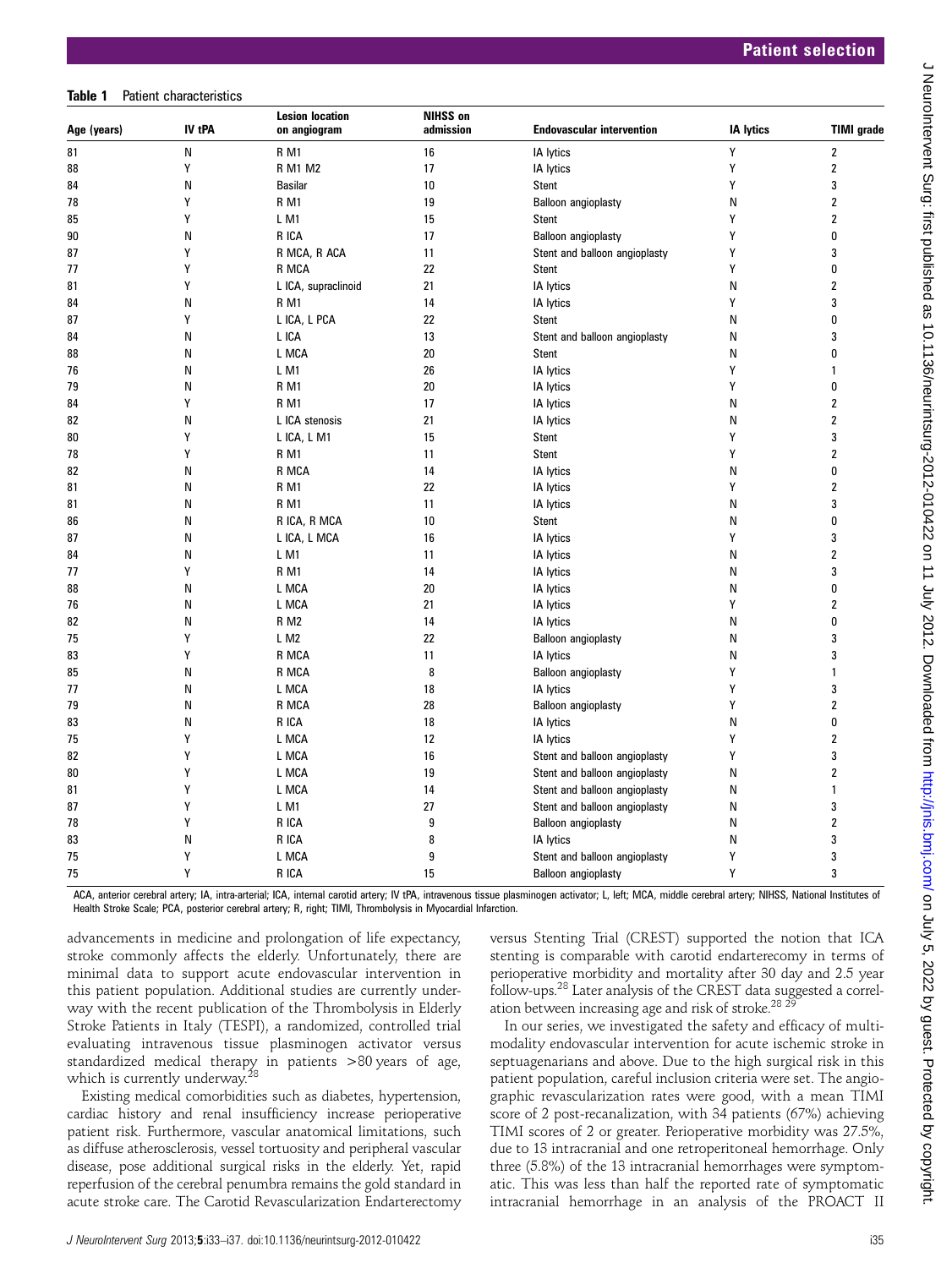#### Table 2 Baseline characteristics

|                       | <b>Total</b> | Age $< 80$ years | Age $>80$ years | <b>p</b> Value |
|-----------------------|--------------|------------------|-----------------|----------------|
| Male $(n \ (\%)$      | 14           | 6                | 8               | 0.95           |
| Female $(n$ $(\%)$    | 37           | 11               | 26              | 0.06           |
| Atrial fibrillation   | 23           | 4                | 19              | 0.04           |
| <b>Diabetes</b>       | 12           | 3                | 9               | 0.38           |
| Hypertension          | 31           | 23               | 8               | 0.04           |
| <b>IV tPA</b>         | 23           | 10               | 13              | 0.8            |
| <b>NIHSS</b>          |              | 17.8             | 15.7            | 0.81           |
| Time intervention (h) |              | 6                | 6.8             | 0.18           |

NIHSS, National Institute of Health Stroke Scale; IV tPA, intravenous tissue plasminogen activator.

(Prolyse in Acute Cerebral Thromboembolism II) study.<sup>30</sup> In the aforementioned study, blood glucose >200 mg/dl was associated with a 36% increased risk of intracranial hemorrhage. The prevalence of diabetes type I or II was higher in our population (23.5%), but in our case, this did not increase the rate of hemorrhage. The addition of angioplasty and or stent placement did not appear to have an impact on the overall incidence of intracranial hemorrhage, despite the need for clopidogrel postintervention. Thirty-four per cent of patients underwent stent placement. While off-label, stent placement has increasingly been performed in acute stroke, to maximize flow restoration, with favorable results.<sup>10–12 31–33</sup> In the non-operative population, hemorrhagic conversion has been reported to range from 15% to as high as  $43\%$ .<sup>34</sup> Our procedural death rate was  $3.9\%$ . which was due to vessel rupture, as evidenced by contrast extravasation intraoperatively. In previous series of elderly patients, time from ictus to endovascular intervention ranged from a mean of 4.3 to  $6.25 h^{21}$  35 Our study had an average time to intervention of 6.1 h. As a tertiary referral center, most patients at our center are evaluated at an outside institution and then transferred on clinical suspicion of stroke. The use of CTP criteria (which allowed the extension of the therapeutic window) to select patients for endovascular intervention also explains the long interval from stroke onset in our study.

Recently, Galimanis et al prospectively followed 623 patients who underwent endovascular recanalization for stroke. They concluded that 'time to treat' was the only significant factor leading to a better outcome.<sup>36</sup> Of one of the largest series to date involving multimodal recanalization, they found a 5.5% incidence of symptomatic intracranial hemorrhage. Qureshi et  $al^9$  in his study of patients over 80 years old found a rate of 12% intracranial hemorrhage. We found 13 hemorrhages (25.4%) on postoperative routine imaging. Almost half of these patients had stent placement. A similarly high rate of hemorrhage was also reported by Loh et  $al^8$  (61%). Difficulty arises in comparing rates of hemorrhage after intervention for a number of reasons. In our series, the added risk of hemorrhage from stent placement is unknown. Most importantly, 45% of our elderly cohort received intravenous tissue plasminogen activator prior to treatment, compared with 13% in the series by Qureshi and 35% by Loh et  $al^8$  (intra-arterial and intravenous combined). Use of intra-arterial lytics to date has not used a standardized dose, which also does not allow for an even comparison across these three studies. Lastly, Loh et al utilized thrombectomy in all of their patients, without the use of stent. The observed morbidity and mortality in our study (21%) compares favorably with those of Qureshi et al (54%) and Loh et  $al^8$  (48%).

The goal of stent placement in the setting of acute ischemic stroke is recanalization of the occluded vessel. Recanalization has been shown by Rha et  $al^{37}$  to have a favorable clinical

impact on meta-analysis. A retrospective review of 115 patients by Al-Ali et al showed that angioplasty had a lower 1 year risk of recurrent or new stroke than medical management with warfarin and aspirin. In their study, the risk of stroke was very similar when comparing bare metal stent to medical management (19% vs 18%, respectively).<sup>38</sup> Stenting for flow restoration in stroke is feasible with high rates of recanalization.<sup>5</sup> Stampfl et al showed successful recanalization with stenting in 89% in acute stroke.<sup>5</sup> Brekenfield *et al* followed prospectively 40 consecutive patients with acute ischemic stroke; 43% of patients underwent Wingspan (Boston Scientific) stenting and 57% of patients underwent thrombectomy alone with the Solitaire FR revascularization device (ev3, Plymouth, Minnesota, USA). Median ages were comparable (66 and 68 years in the two groups, respectively). The stented group showed superior rates of recanalization, and earlier time to flow restoration is seen, which were statistically significant.<sup>39</sup> Compared with thrombolysis alone, stent placement demonstrated higher rates of recanalization as well as comparable morbidity.<sup>40</sup>

The median age in this group was 81 years. One would expect a higher morbidity when the results of stroke studies are translated clinically. Stenting requires a minimum vessel compliance to achieve vessel recanalization safely. In human studies, Van Lammeren et  $al^{41}$  harvested 1385 carotid plaques following endarterectomies, finding a correlation between larger more calcified plaques among the elderly. They showed that plaque stability decreased with age. Consequently, the endovascular risk during mechanical thrombolysis in the elderly may be higher than in the general population. In our patient group, two patients died as a result of intraoperative rupture following balloon angioplasty of the distal cervical ICA. Despite the advanced age in our series, our combined morbidity and mortality of 27.5% in the practice of multimodal recanalization did not differ significantly from that reported in younger patients.<sup>9</sup> Mathews et  $al^{42}$  reviewed 94 consecutive patients who underwent endovascular therapy after ischemic stroke and found a combined morbidity and mortality of 26.6%. Again, given the lack of standardization in new interventional techniques, comparing results across studies poses a challenge.

On discharge, 17 patients (33%) had an mRS score of equal or less than 3, compared with 29% and 16% found by Loh<sup>18</sup> and Qureshi<sup>20</sup> on discharge, respectively. While the mean age of the patient population was >80 years, 17 patients were between the ages of 75 and 80 years. As our series had equivalent to better outcomes than those previously reported, this potential bias should be noted. In fact, we felt that choosing an arbitrary cut-off of 75 as opposed to 80 years would provide a larger patient population for study. The number of patients older than 80 years (n=34) still comprises 67% of our patient population and therefore the results should be easily compared with existing studies.

General anesthesia during acute stroke intervention is standard practice at our institution at present. Recent literature raises the concern that general anesthesia may worsen neurologic outcomes, or even increase morbidity and mortality, compared with conscious sedation for endovascular recanalization.<sup>43</sup> However, these observations were reported by retrospective studies and thus require confirmation by large prospective randomized studies. Our study has some limitation pertaining to its retrospective design and the absence of a control group (younger patients). We recognize that given the increased risks associated with endovascular treatment in this age group and the strict inclusion criteria for intervention, the patient population is rather small. Assessing outcome at discharge may also